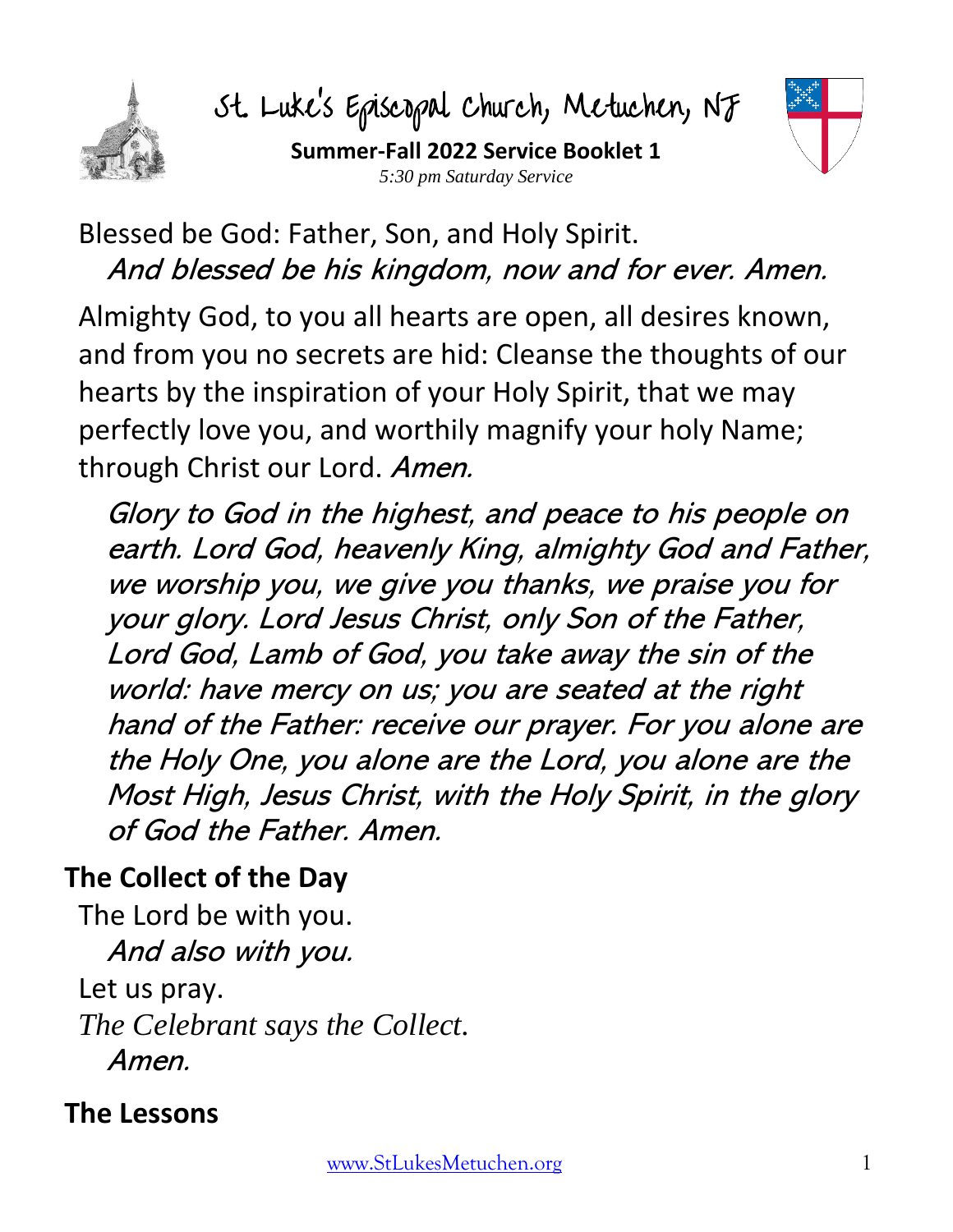*The people sit. One or two Lessons, as appointed, are read, the Reader first saying*

A Reading from **NAMA** 

*After each Reading* The Word of the Lord. Thanks be to God.

Psalm *(said between the two Lessons by Celebrant & People) Then, all standing, the Deacon or a Priest reads the Gospel, first saying* The Holy Gospel of our Lord Jesus Christ according to

\_\_\_\_\_\_\_\_\_\_. Glory to you, Lord Christ.

*After the Gospel, the Reader says* The Gospel of the Lord. Praise to you, Lord Christ.

**The Sermon**

#### **The Nicene Creed**

We believe in one God, the Father, the Almighty, maker of heaven and earth, of all that is, seen and unseen.

We believe in one Lord, Jesus Christ, the only Son of God, eternally begotten of the Father, God from God, Light from Light, true God from true God, begotten, not made, of one Being with the Father. Through him all things were made. For us and for our salvation he came down from heaven: by the power of the Holy Spirit he became incarnate from the Virgin Mary, and was made man.

For our sake he was crucified under Pontius Pilate; he suffered death and was buried. On the third day he rose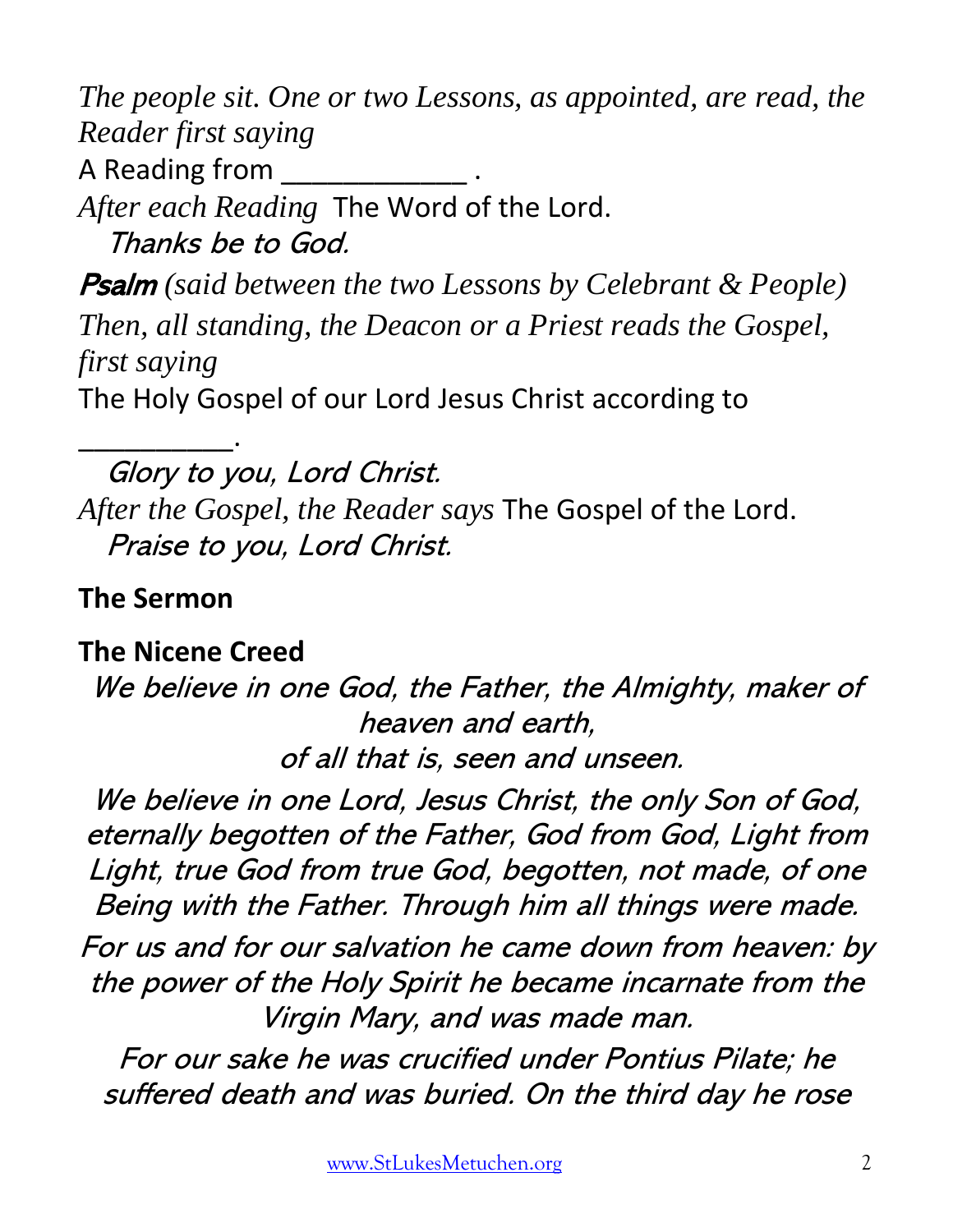again in accordance with the Scriptures; he ascended into heaven and is seated at the right hand of the Father. He will come again in glory to judge the living and the dead,

and his kingdom will have no end. We believe in the Holy Spirit, the Lord, the giver of life, who proceeds from the Father and the Son. With the Father and the Son he is worshiped and glorified. He has spoken through the Prophets.

We believe in one holy catholic and apostolic Church. We acknowledge one baptism for the forgiveness of sins. We look for the resurrection of the dead, and the life of the world to come. Amen.

In peace, we pray to you, Lord God. *Silence* For all people in their daily life and work;

For our families, friends, and neighbors, and for those who are alone.

For this community, the nation, and the world; For all who work for justice, freedom, and peace.

For the just and proper use of your creation;

For the victims of hunger, fear, injustice, and oppression.

For all who are in danger, sorrow, or any kind of trouble; For those who minister to the sick, the friendless, and the needy.

For the peace and unity of the Church of God; For all who proclaim the Gospel, and all who seek the Truth.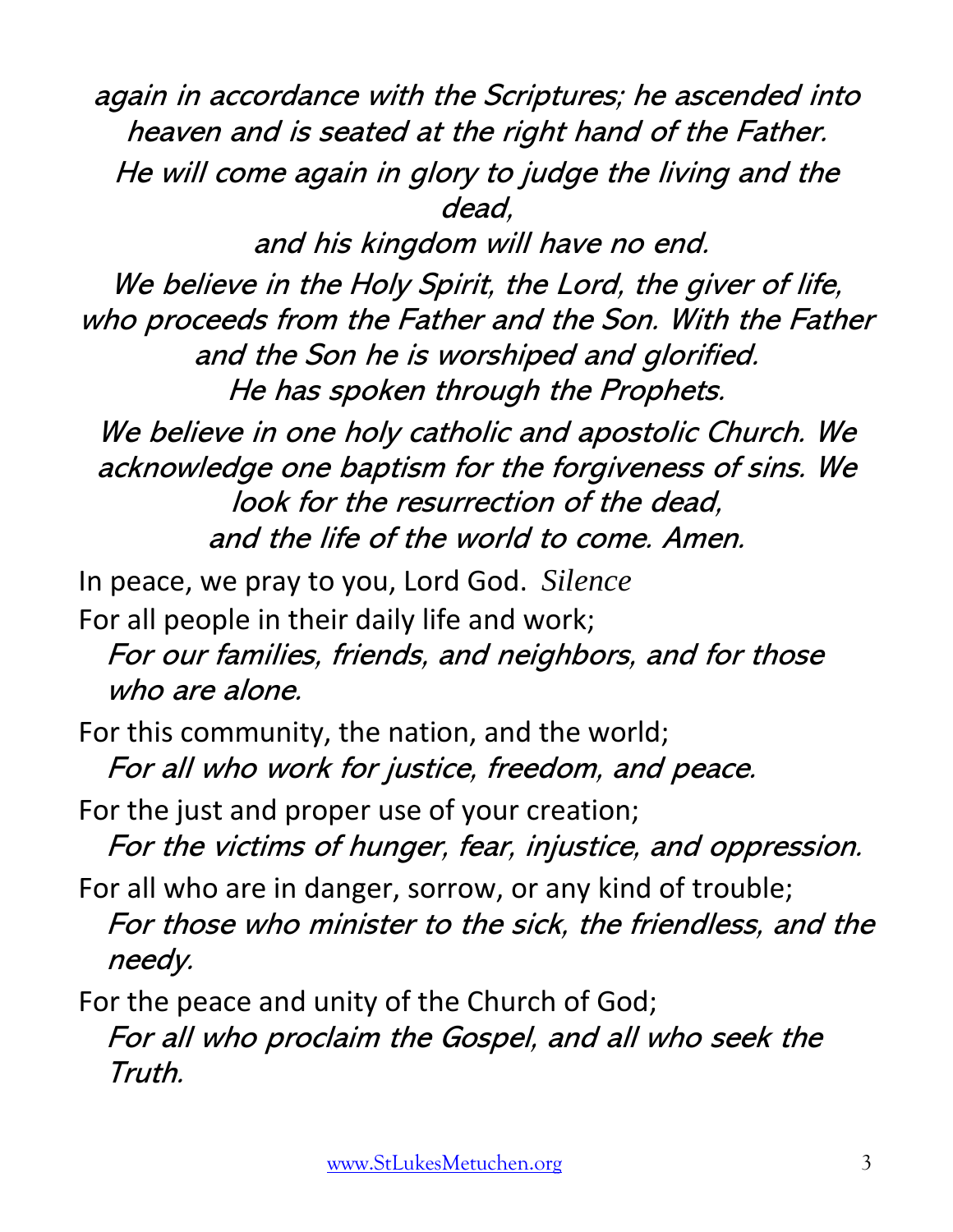For Michael our Presiding Bishop, Chip our Bishop; and for all bishops and other ministers;

For all who serve God in his Church.

For the special needs and concerns of this congregation. *Silence - People may add petitions* Hear us, Lord;

For your mercy is great.

We thank you, Lord, for all the blessings of this life. *Silence - People may add thanksgivings*

We will exalt you, O God our King;

And praise your Name for ever and ever.

We pray for all who have died, that they may have a place in your eternal kingdom.

*Silence - The People may add their own petitions* Lord, let your loving-kindness be upon them;

Who put their trust in you.

We pray to you also for the forgiveness of our sins. *Silence may be kept.*

Have mercy upon us, most merciful Father; in your compassion forgive us our sins, known and unknown, things done and left undone; and so uphold us by your Spirit that we may live and serve you in newness of life, to the honor and glory of your Name; through Jesus Christ our Lord. Amen.

Almighty God have mercy on you, forgive you all your sins through our Lord Jesus Christ, strengthen you in all goodness, and by the power of the Holy Spirit keep you in eternal life. Amen.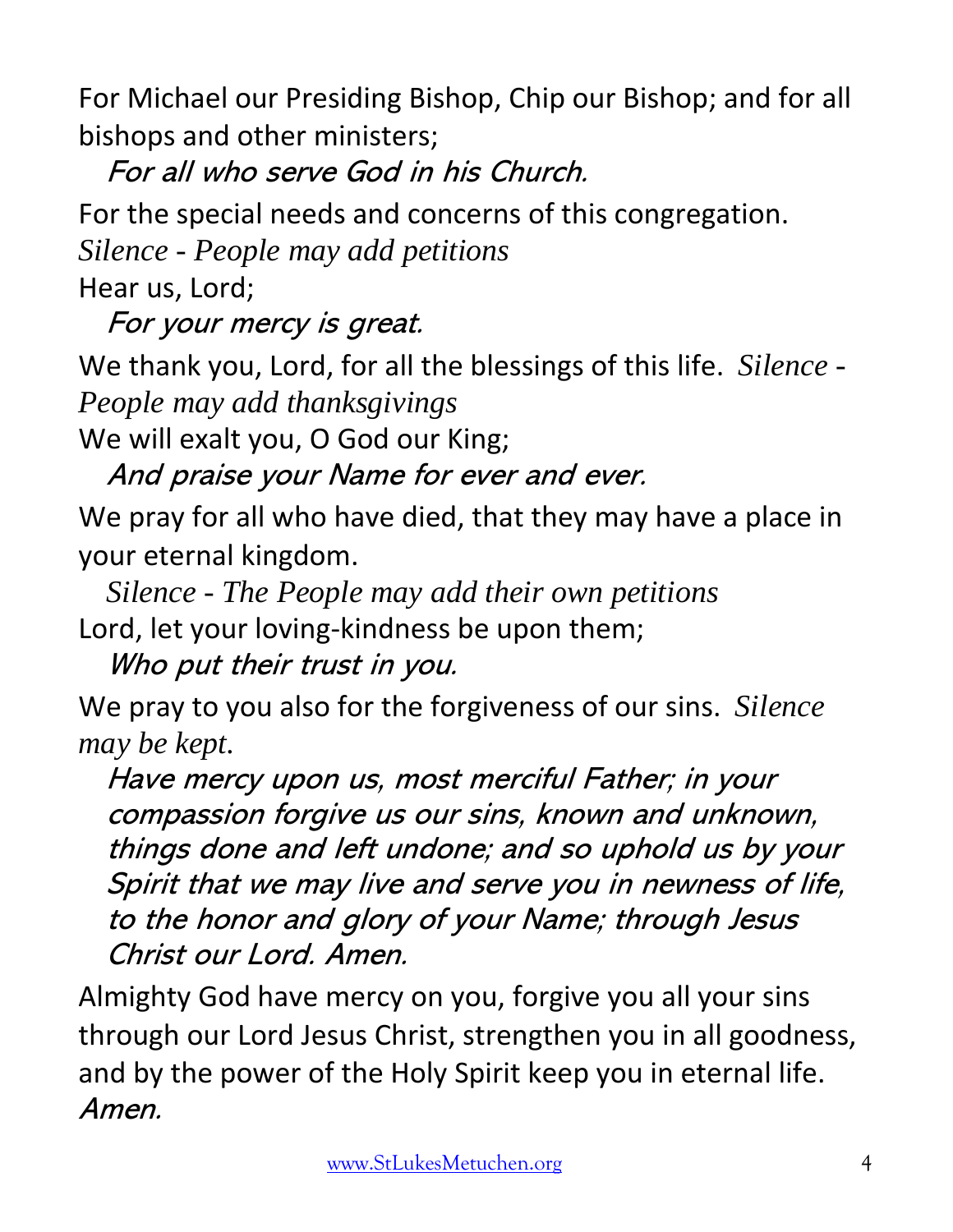## **The Peace**

The peace of the Lord be always with you. And also with you.

# **The Holy Communion**

The Lord be with you. And also with you. Lift up your hearts. We lift them to the Lord. Let us give thanks to the Lord our God. It is right to give him thanks and praise.

It is right, and a good and joyful thing, always and everywhere to give thanks to you, Father Almighty, Creator of heaven and earth.

*Here a Proper Preface is sung or said on all Sundays, and on other occasions as appointed.*

Therefore we praise you, joining our voices with Angels and Archangels and with all the company of heaven, who for ever sing this hymn to proclaim the glory of your Name:

Holy, holy, holy Lord, God of power and might, heaven and earth are full of your glory. Hosanna in the highest.

Blessed is he who comes in the name of the Lord. Hosanna in the highest.

Holy and gracious Father: In your infinite love you made us for yourself; and, when we had fallen into sin and become subject to evil and death, you, in your mercy, sent Jesus Christ, your only and eternal Son, to share our human nature, to live and die as one of us, to reconcile us to you, the God and Father of all. He stretched out his arms upon the cross, and offered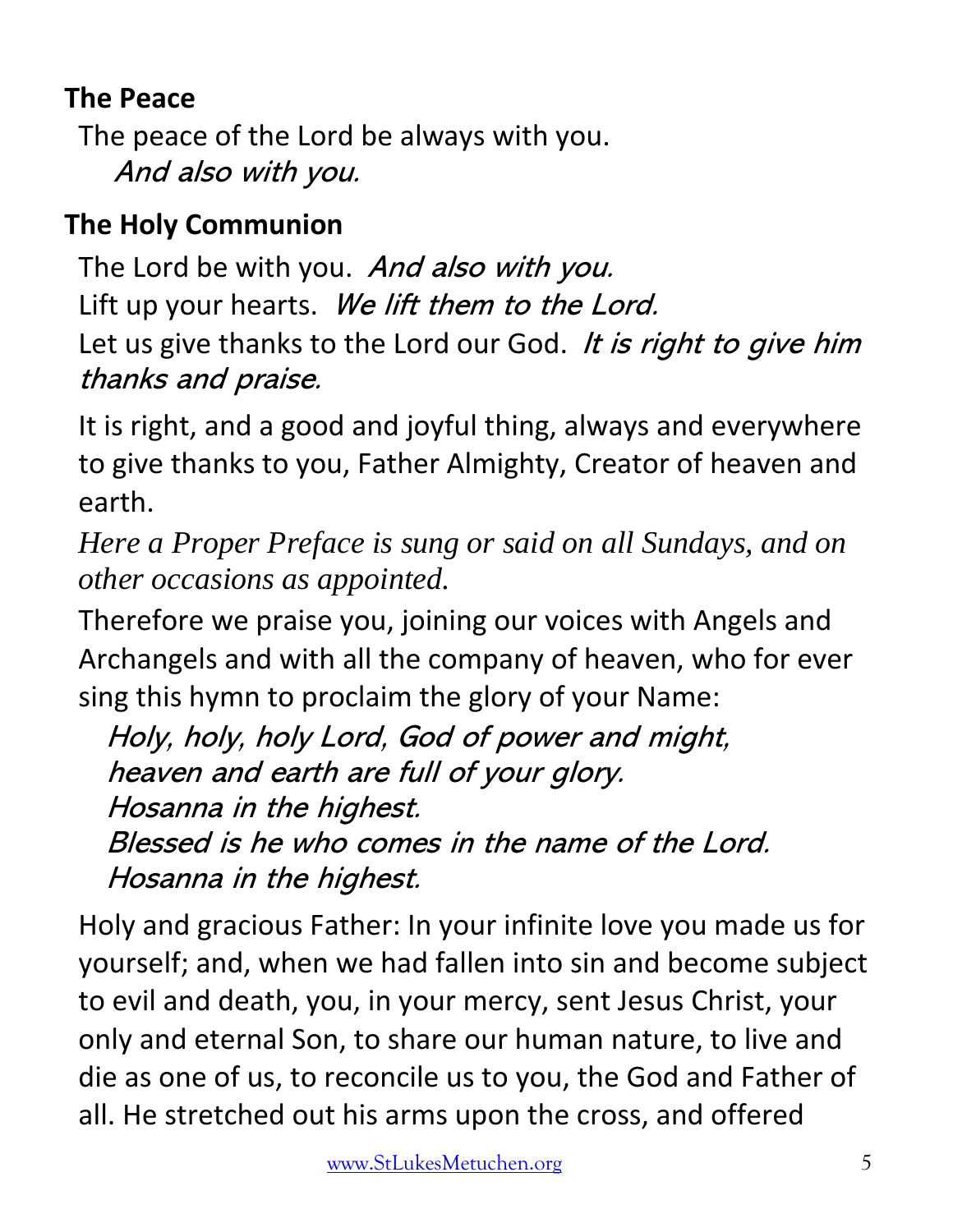himself in obedience to your will, a perfect sacrifice for the whole world.

On the night he was handed over to suffering and death, our Lord Jesus Christ took bread; and when he had given thanks to you, he broke it, and gave it to his disciples, and said, "Take, eat: This is my Body, which is given for you. Do this for the remembrance of me."

After supper he took the cup of wine; and when he had given thanks, he gave it to them, and said, "Drink this, all of you: This is my Blood of the new Covenant, which is shed for you and for many for the forgiveness of sins. Whenever you drink it, do this for the remembrance of me."

Therefore we proclaim the mystery of faith:

Christ has died. Christ is risen. Christ will come again.

We celebrate the memorial of our redemption, O Father, in this sacrifice of praise and thanksgiving. Recalling his death, resurrection, and ascension, we offer you these gifts. Sanctify them by your Holy Spirit to be for your people the Body and Blood of your Son, the holy food and drink of new and unending life in him. Sanctify us also that we may faithfully receive this holy Sacrament, and serve you in unity, constancy, and peace; and at the last day bring us with all your saints into the joy of your eternal kingdom. All this we ask through your Son Jesus Christ. By him, and with him, and in him, in the unity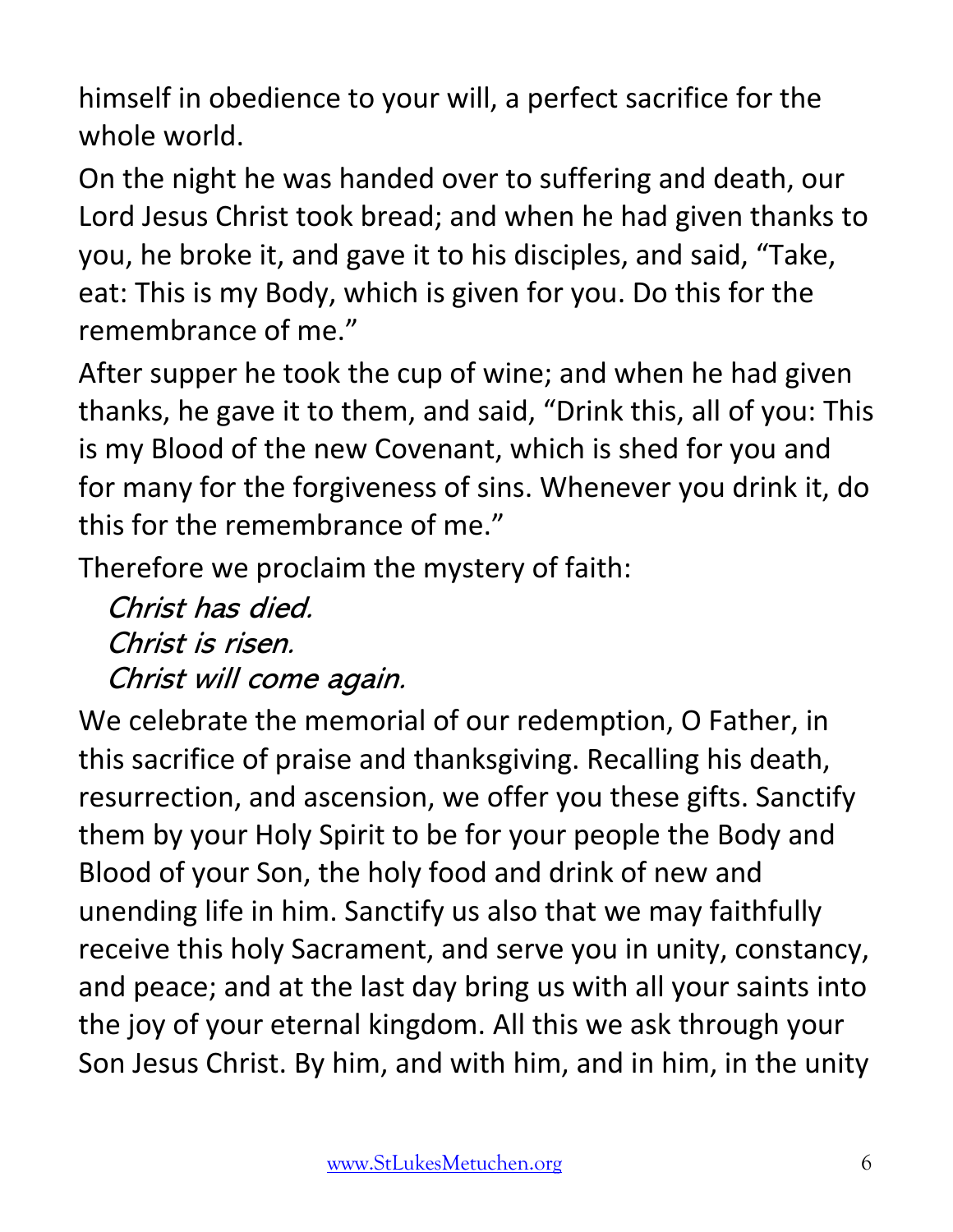of the Holy Spirit all honor and glory is yours, Almighty Father, now and for ever. AMEN.

And now, as our Savior Christ hath taught us, we are bold to say:

Our Father, who art in heaven, hallowed be thy Name, thy kingdom come, thy will be done, on earth as it is in heaven. Give us this day our daily bread. And forgive us our trespasses, as we forgive those who trespass against us. And lead us not into temptation, but deliver us from evil. For thine is the kingdom, and the power, and the glory, for ever and ever. Amen.

Alleluia. Christ our Passover is sacrificed for us; Therefore let us keep the feast. Alleluia.

Let us pray

In union, O Lord, with your faithful people at every altar of your Church, where the Holy Eucharist is now being celebrated, I desire to offer you praise and thanksgiving. I remember your death, Lord Christ; I proclaim your resurrection; I await your coming in glory. And since I cannot receive you today in the Sacrament of your Body and Blood, I beseech you to come spiritually into my heart. Cleanse and strengthen me with your grace, Lord Jesus, and let me never be separated from you. May I live in you, and you in me, in this life and in the life to come.